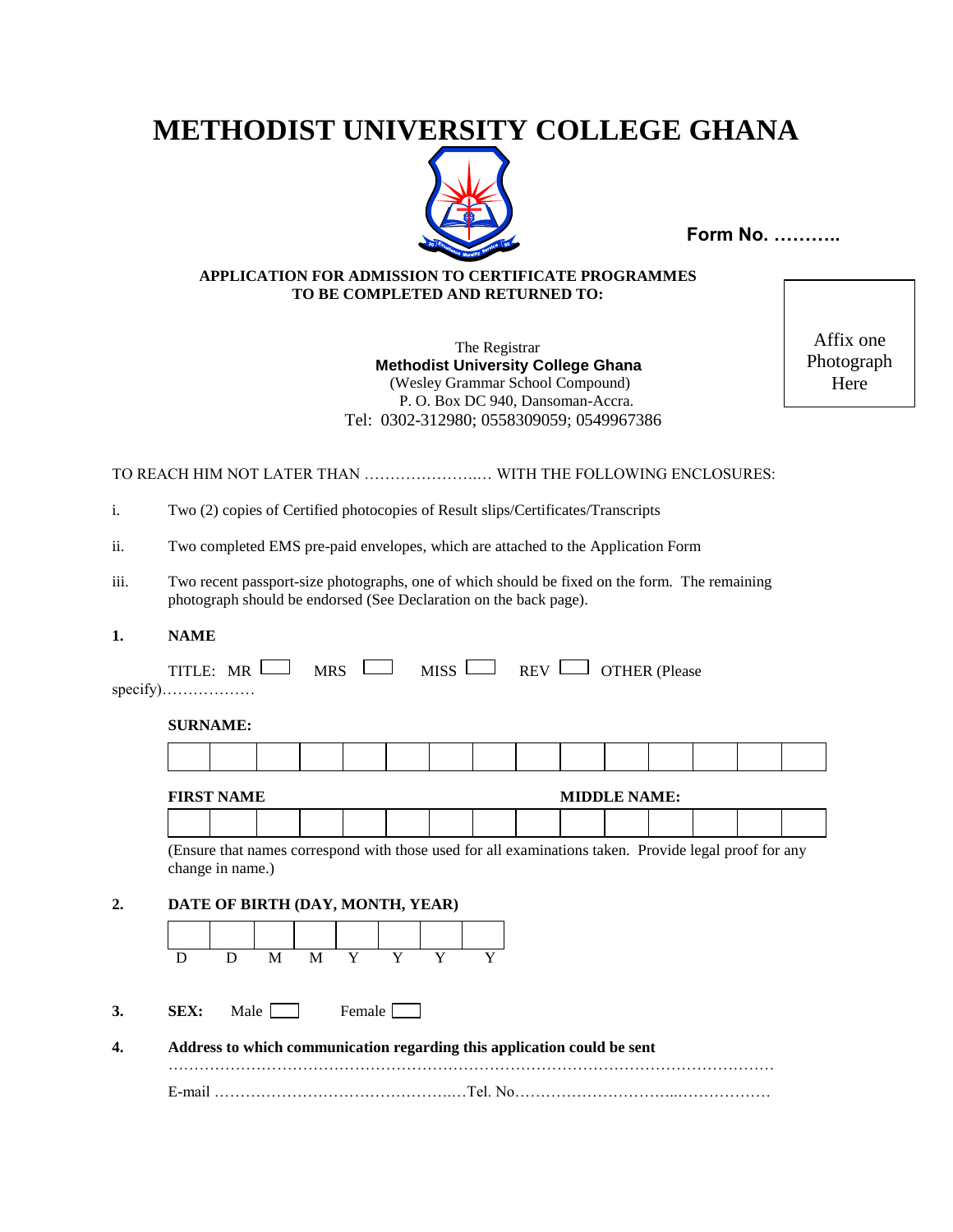**Any change in address must be communicated at once to the Registrar.**

## **5. PERSONAL INFORMATION:**

| vii. Do you suffer from any form of impairment? |  |  | $Yes$ | $\overline{N_0}$ |  |  |  |  |
|-------------------------------------------------|--|--|-------|------------------|--|--|--|--|
|                                                 |  |  |       |                  |  |  |  |  |
|                                                 |  |  |       |                  |  |  |  |  |

## **6. EDUCATION**

Schools/Colleges attended with dates:

| Name of School/College and Location | Date attended |    | Offices Held |
|-------------------------------------|---------------|----|--------------|
|                                     | From          | To |              |
|                                     |               |    |              |
|                                     |               |    |              |
|                                     |               |    |              |

## **7. EXAMINATION DETAILS**

7a. Indicate SSS, 'O' and 'A' Level Grades obtained in respective columns

#### Examination Index Number

| <b>SUBJECT</b> | <b>SSS Grades</b> |     | 'O' Level Grades |     | 'A' Level Grades |     |
|----------------|-------------------|-----|------------------|-----|------------------|-----|
|                | 1 <sup>st</sup>   | 2nd | 1st              | 2nd | 1st              | 2nd |
|                |                   |     |                  |     |                  |     |
|                |                   |     |                  |     |                  |     |
|                |                   |     |                  |     |                  |     |
|                |                   |     |                  |     |                  |     |
|                |                   |     |                  |     |                  |     |
|                |                   |     |                  |     |                  |     |

## 7b. Indicate grades obtained in other examinations

| <b>NAME OF EXAMINATION</b> | <b>SUBJECTS</b> | <b>GRADES</b> |
|----------------------------|-----------------|---------------|
|                            |                 |               |
|                            |                 |               |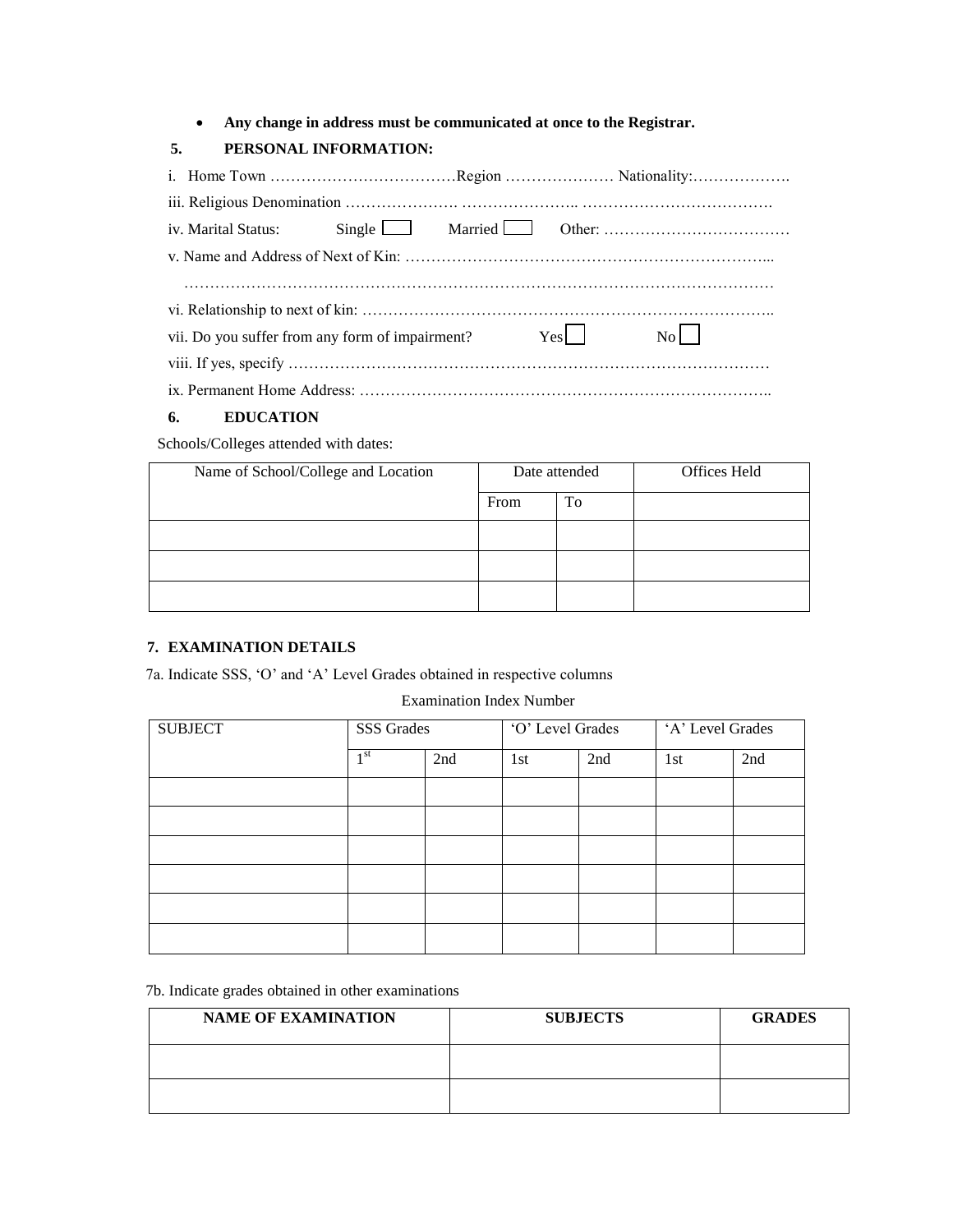## **8. EMPLOYMENT HISTORY**

Particulars of past and present employment:

| Employer (s) | Position | Dates |
|--------------|----------|-------|
|              |          |       |
|              |          |       |

#### **9. PROGRAMMES BEING OFFERED:**

Indicate the programme you wish to be admitted to

Certificate in Business Administration

#### **10. SOURCE OF FUNDING**

| <b>SOURCE OF FUNDING</b><br>10.   | Indicate how you will finance your study at the University College | (Tick the appropriate box) |
|-----------------------------------|--------------------------------------------------------------------|----------------------------|
| Parent/Guardian<br>1 <sub>1</sub> | ii. Scholarship                                                    |                            |
| iii. Self $\Box$                  | iv. Study Leave with pay $\Box$                                    |                            |
|                                   |                                                                    |                            |
|                                   |                                                                    |                            |
|                                   |                                                                    |                            |
|                                   |                                                                    |                            |

**IMPORTANT:** AN APPLICANT WHO MAKES A FALSE STATEMENT WILL BE REFUSED ADMISSION. IF HE/SHE HAS ALREADY BEEN ADMITTED TO THE UNIVERSITY COLLEGE, HE/SHE WILL BE ASKED TO WITHDRAW.

Date:…………………………………………………. Signature of applicant:……………………………….

#### **DECLARATION BY WITNESS**

**The declaration should be signed by someone of high repute who should also endorse one of the passport-size photographs on the reverse side. This person should be a Senior Public Servant/Clergyman/Lawyer/Medical Practitioner.**

I certify that the photograph endorsed by me is the true likeness of the applicant………………..………………who is personally known to me.

I have inspected his/her certificates/documents and I am satisfied that the names conform to those by which he/she is officially known.

Name:………………………………………Signature:…………………Date ………………